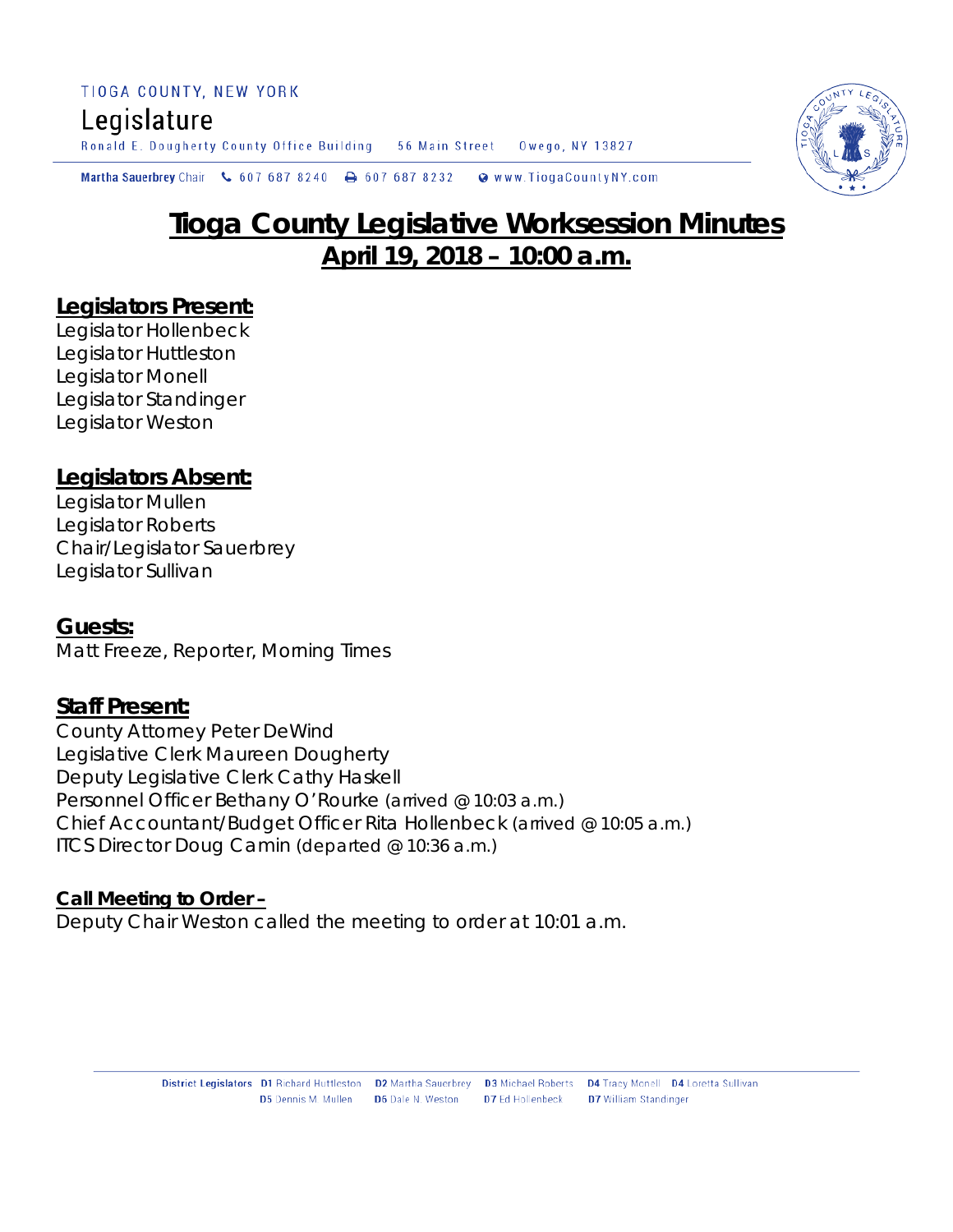### **Shared Services Update – ITCS Director Camin:**

As a follow-up to the April 5, 2018 Legislative Worksession discussion, ITCS Director Camin was in attendance to provide more details on what has occurred in relation to cost breakdown, how this shared service with the municipalities will work, cost-savings to the County and municipalities, and how all of these components come together to benefit the municipalities and the County.

Mr. Camin reported discussion has occurred at the Shared Services meetings and all the municipalities represented are in support of IT shared services and recognize the savings and security benefits of such.

Mr. Camin reported significant savings for the larger municipalities is expected whereas costs will remain the same or slightly increase for the smaller municipalities. However, on the whole, everyone will save.

Mr. Camin reported the Town of Owego is currently in the midst of constructing their new highway facility, therefore, this project is driving their immediate IT needs. Based on this project, Mr. Camin has reviewed the Town of Owego's budget and determined they are currently spending \$80,000 - \$100,000 for various IT services, which includes licensing costs. Of this budgeted amount, Mr. Camin reported \$30,000 is for labor and consulting services. Mr. Camin estimates the labor and consulting services portion of their budget could decrease by \$10,000 - \$15,000 through this shared services initiative. In addition, Mr. Camin reported the Town of Owego currently has equipment that will no longer be required, which will eliminate another \$5,000 - \$6,000 in annual maintenance costs. Overall, Mr. Camin estimates a cost-savings of \$20,000 - \$30,000 for the Town of Owego. From a County standpoint, the savings will come as the municipality consolidates services with the County allowing costs to be spread out over a wider user base and the municipality paying for County IT labor and various equipment. Mr. Camin distributed handouts identifying basic equipment and salary calculations, which he stated is a work in progress and are only basic and not final numbers.

Legislator Weston inquired as to whether all municipalities currently have computer equipment or will this be a new expense for some. Mr. Camin reported the smaller municipalities might not have their own equipment, however, the County could provide them with a basic computer that enables remote connectivity to the County system. This would not require supporting a large amount of infrastructure, but would allow them to achieve a significant gain in their security profile and not produce an overwhelming burden for the County to manage. Mr. Camin reported the municipal assessors are currently using this tool for remote access to the County system and this could just be an expansion of that service.

In regards to the breakdown of costs, Mr. Camin reported the concept is any cost specifically tied to putting a device or phone on a user's desk the County would allocate the cost back to the municipality. This would help offset some of the County costs particularly on the back end. Mr. Camin reported the County incurs some costs on the administrative side for the network itself and IT can identify many of these types of back end costs to spread out over a specified divisor, which is usually the number of users on the network.

Mr. Camin reported this approach is not a direct cut to County costs, but allows us to reallocate dollars in other ways to offset the local share. Strategically, Mr. Camin reported this also allows the County the ability to help manage some of the municipalities that do not have professional IT services.

Legislator Weston inquired as to whether the villages are separate from the towns in regards to calculations provided. Mr. Camin reported the towns and villages are separate entities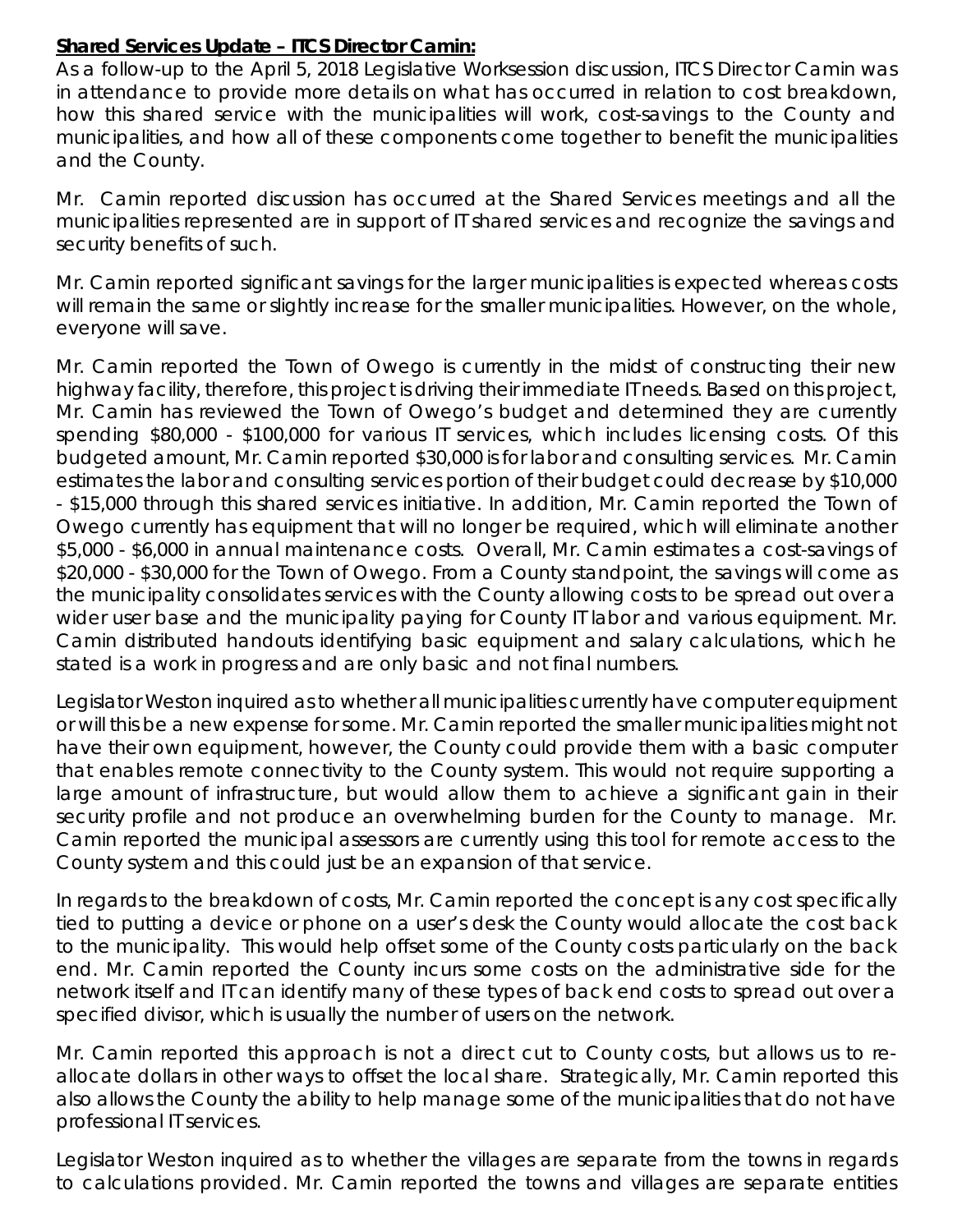each with their own calculations. Mr. Camin reported, to date, only half of the municipalities have submitted their data based on the distributed questionnaires, therefore, the calculations are based only on the data received. Mr. Camin and Ms. Haskell are working together to obtain the data from the outstanding municipalities.

Chief Accountant/Budget Officer Hollenbeck inquired as to what kind of savings the towns and villages would achieve under this initiative. Mr. Camin reported they would see direct savings under the County plan.

Legislator Weston inquired as to whether the school systems could be included in this initiative. Mr. Camin reported the schools are already doing something similar through BOCES, therefore, no real opportunity for the County at this time to include school districts.

Mr. Camin created a Catalog of Services for the municipalities identifying the various County IT services available. Mr. Camin reported Southern Tier Network allows the County to connect municipalities to the County through our point of presence in the server room in this building.

Mr. Camin reported County Attorney DeWind is currently developing an inter-municipal agreement between the County and the municipalities outlining the expectations, cost calculations, and services requested and provided. Mr. Camin reported initial costs are calculated, initial savings identified, and the pieces are in place to make decisions on whether to proceed. Mr. Camin reported he met with the Town of Owego Board and they are definitely in support of going forward. Upon finalization of the inter-municipal agreement, the County will need to adopt a resolution authorizing the inter-municipal agreements with the municipalities.

Legislator Standinger reported the Town of Owego is constructing a new building and inquired as to whether IT would be interested in doing the cable installation. Mr. Camin reported he consulted with the Town of Owego and advised them of cost-savings on this particular issue, but their electrical contractor will be responsible for cable installation.

Mr. Camin reported there are two potential opportunities for recapturing of dollars. The Planning Department is aware of a Local Government Efficiency Grant up to \$200,000 for service coordination. A conference call is scheduled with Mr. Camin, County Planning Director Jardine, and a representative from the State who is administering this grant, for further discussion on this opportunity. Mr. Camin reported these dollars would assist in the build-out of the infrastructure to make this a reality. Mr. Camin reported the other funding opportunity is through the Shared Services Initiative for a one-time matching net savings grant. The Governor's budget has \$225 million available for plans submitted last year, however, the State has yet to disclose the allocation criteria and whether future funding will be made available.

Mr. Camin reported the Town of Owego, Village of Owego, Town of Barton, and Village of Waverly will most likely see the most significant savings due to size of their municipal operations.

Legislator Weston inquired as to who is responsible for billing to the municipalities. Mr. Camin reported this is a flat fee services approach versus an hourly fee approach. Overall, the approach is simple math formulas that everyone can follow and relatively easy to calculate. Mr. Camin reported the number of users on the network is the factor in the calculations.

Based on the Town of Owego's current project and potentially the Village of Waverly, Mr. Camin reported the County could start to see some action requiring Legislature approval on this initiative over the next couple of months.